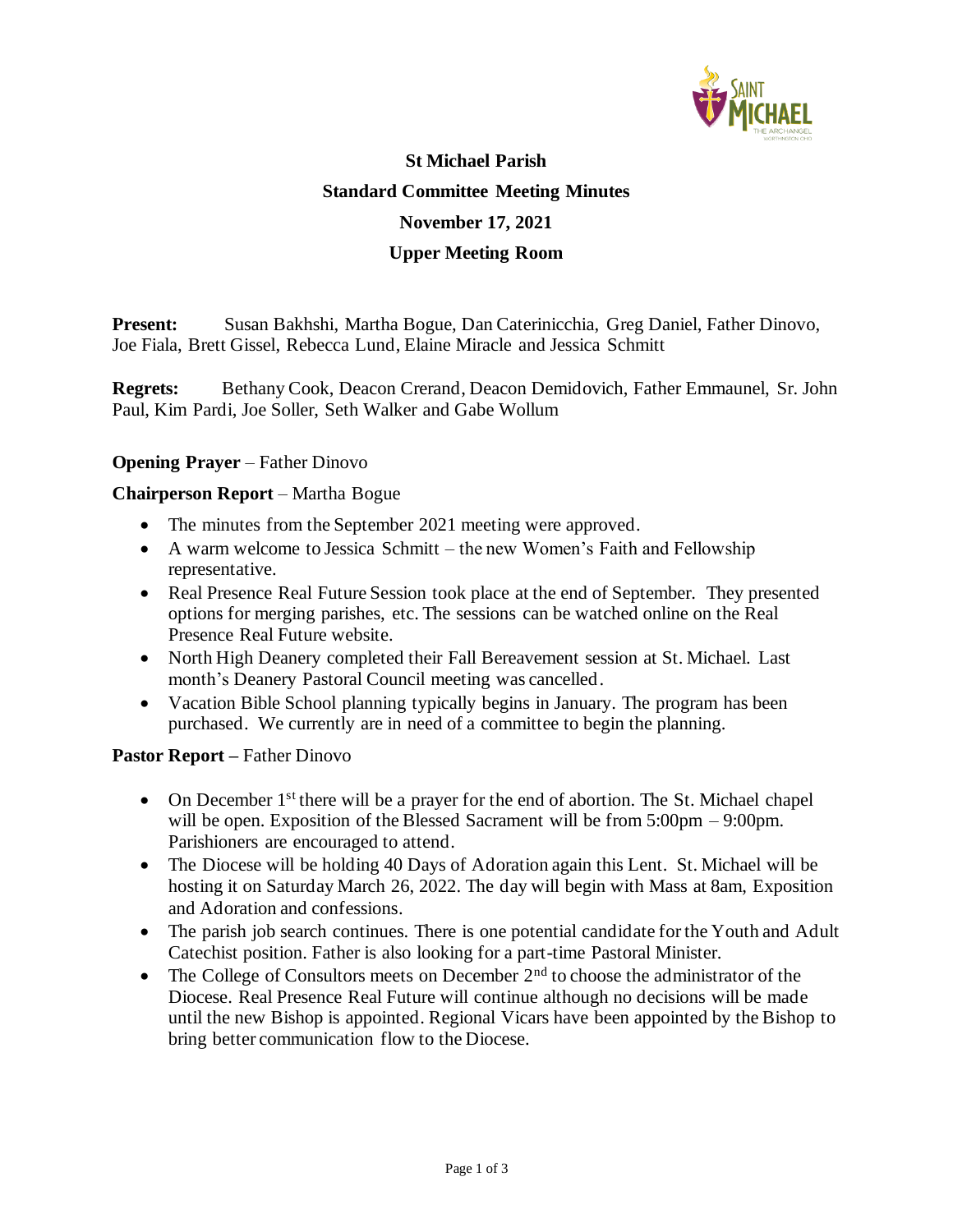

### **St Michael Parish Standard Committee Meeting Minutes November 17, 2021 Upper Meeting Room**

### **Appointed Members Report**

- Knights of Columbus Brett Gissel
	- o The Knights will be holding their annual Christmas party in December. The sub sale for vocations will be held in January.
- Girl Scouts Susan Bakhshi
	- $\circ$  There are currently three troops kindergarten, 2nd grade and 4<sup>th</sup> grade. They hosted a successful Friendship Sunday earlier this month.
- Joe Fiala Men's Faith and Fellowship
	- $\circ$  December 4<sup>th</sup> there will be a video with a speaker regarding a man's experience with abortion.
- Greg Daniel Adoration Ministry
	- o There is Exposition the first Friday of the month. There are two or more adorers at most hours.
- Dan Caterinicchia Athletic Association
	- Basketball and cheerleading are now is full swing. There are 8 boys and 4 girls basketball teams. The Athletic Association is in a strong place fiscally. Both the golf outing and the euchre tournament were successful. Ideas for a spring fundraiser are being explored.
- Jessica Schmitt Women's Faith and Formation
	- o Advent by Candlelight will be held on December 10<sup>th</sup> in Marian Hall.
- Elaine Miracle St. Vincent DePaul
	- o Sponsor-A-Family will be assisting 72 families this Christmas season. 400 coats, hats and scarves were donated last month. Special thanks to the Boy Scouts for their food drive. The pantry is now full! \$8,000 in rent, utilities and assistance was given October.

#### **New Business** – Martha Bogue

Outdoor Christmas decorating will take place on December 18 and the inside decorating will take place on December 22. The decorations will be taken down on January  $9<sup>th</sup>$ . A Sign Up Genius will be sent out next week.

• It was discussed that the Father/Daughter Dance and Mother/Son Bowling are well loved events that are missed by the community. It was suggested that Parish Council coordinate these events in the absence of a Respect Life Committee Chair.

### **Closing Prayer** – Father Dinovo

Meeting was adjourned at 8:09 p.m.

Respectfully submitted,

Susan Bakhshi, Secretary